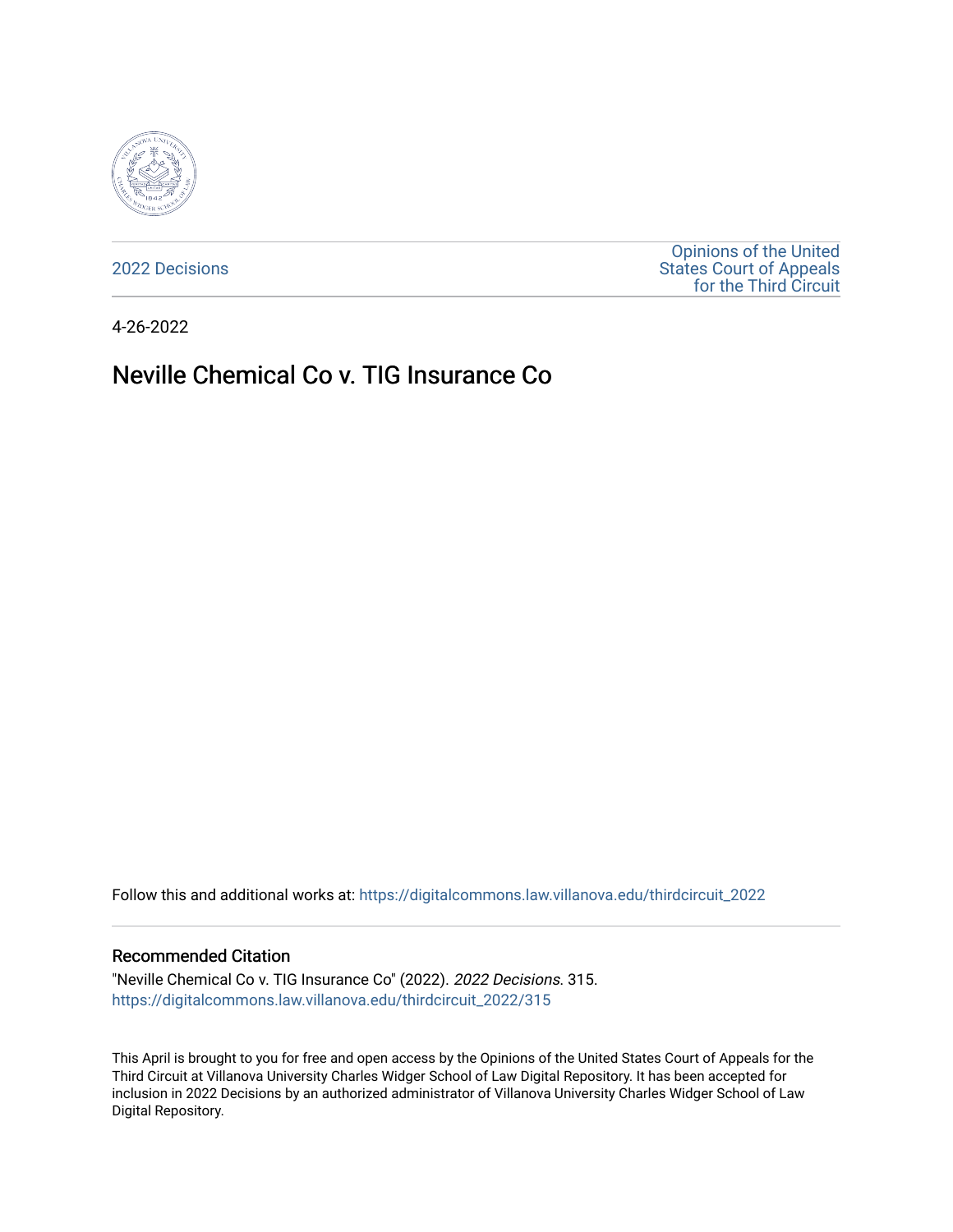#### **NOT PRECEDENTIAL**

### UNITED STATES COURT OF APPEALS FOR THE THIRD CIRCUIT

\_\_\_\_\_\_\_\_\_\_\_\_\_

### No. 21-1616 \_\_\_\_\_\_\_\_\_\_\_\_\_

## NEVILLE CHEMICAL COMPANY Appellant

v.

TIG INSURANCE COMPANY, successor-in-interest to Transamerica Insurance Company

On Appeal from the United States District Court for the Western District of Pennsylvania (District Court No.: 2-17-cv-00334) Chief Magistrate Judge: Hon. Cynthia R. Eddy

\_\_\_\_\_\_\_\_\_\_\_\_\_\_\_\_\_\_\_\_\_\_\_\_\_\_\_\_\_\_\_\_\_\_\_\_\_

Argued on February 10, 2022

\_\_\_\_\_\_\_\_\_\_\_\_\_\_\_\_\_\_\_\_\_\_\_\_\_\_\_\_\_\_\_\_\_\_\_\_\_

(Filed April 26, 2022)

Before: GREENAWAY, JR., SCIRICA, and RENDELL, *Circuit Judges*.

Brett W. Farrar, Esq. [Argued] J. David Ziegler, Esq. Dickie McCamey & Chilcote Two PPG Place Suite 400 Pittsburgh, PA 15222

Counsel for Appellant

Christopher J. Haselhoff, Esq. [Argued] Summerly E. Kulik, Esq. Gordon Rees Scully Mansukhani 707 Grant Street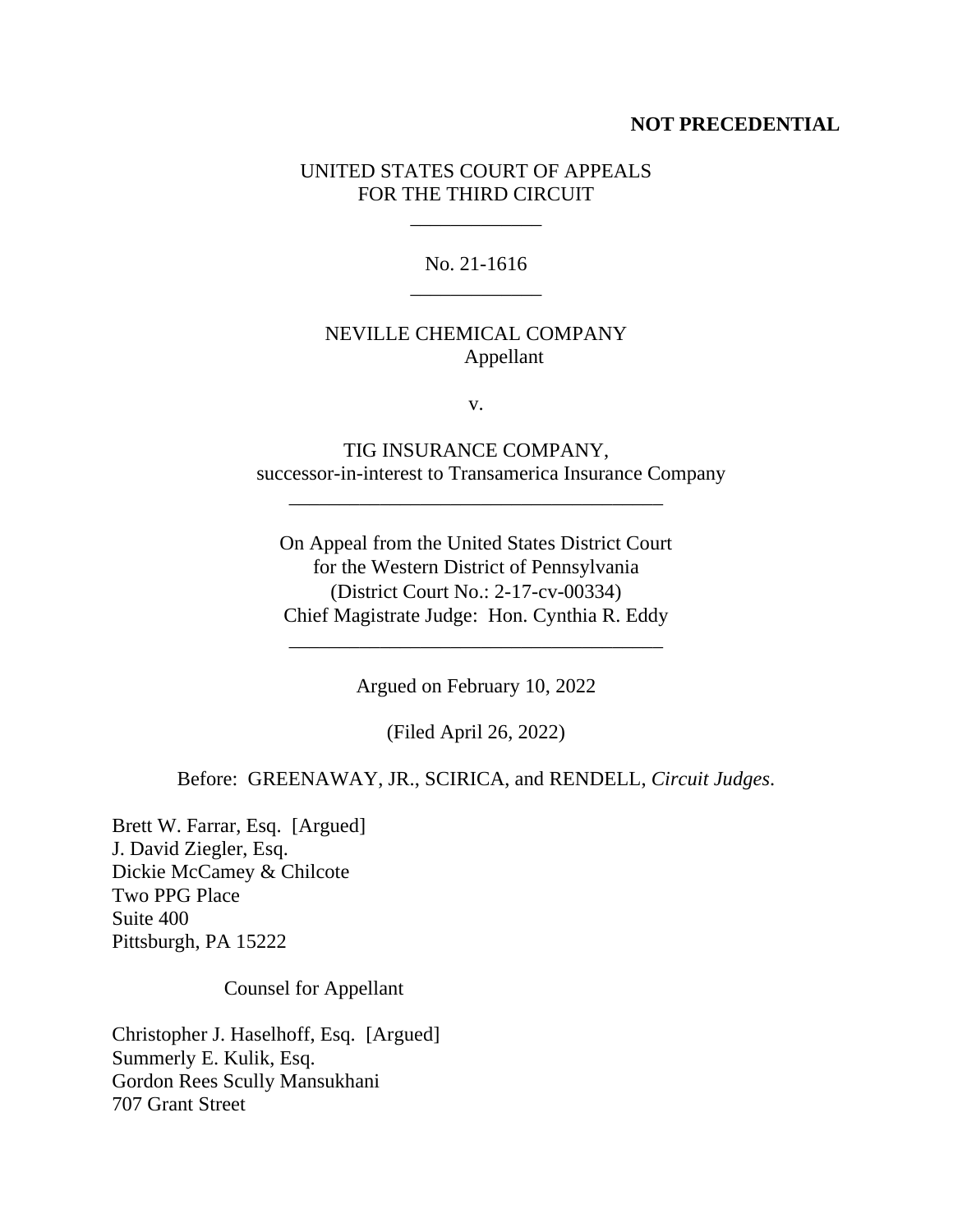Suite 3800 Pittsburgh, PA 15219

Counsel for Appellee

## $OPINION^*$ \_\_\_\_\_\_\_\_\_

\_\_\_\_\_\_\_\_\_

RENDELL, *Circuit Judge*.

This is an insurance coverage dispute case. The insured, Neville Chemical Company ("Neville"), appeals from the District Court's order granting summary judgment to its excess workers' compensation insurer, TIG. We agree with the District Court that coverage under the excess workers' compensation policy was never triggered because Neville's losses as to any "occurrence," as defined by the policy, never reached the self-insured retention limit, which is a prerequisite to the excess coverage. We will affirm.

I.

Neville, a Pittsburgh hydrocarbon resins manufacturer, maintained a self-insured workers' compensation program. To supplement this program, Neville purchased a "Specific Excess Workers Compensation Policy" ("Policy") from Transamerica Insurance Company, TIG's predecessor. Under this Policy, after Neville provided workers' compensation benefits up to the Self-Insured Retention ("SIR") limit of \$500,000 per occurrence, TIG was required to indemnify Neville for all workers'

<sup>\*</sup> This disposition is not an opinion of the full Court and pursuant to I.O.P. 5.7 does not constitute binding precedent.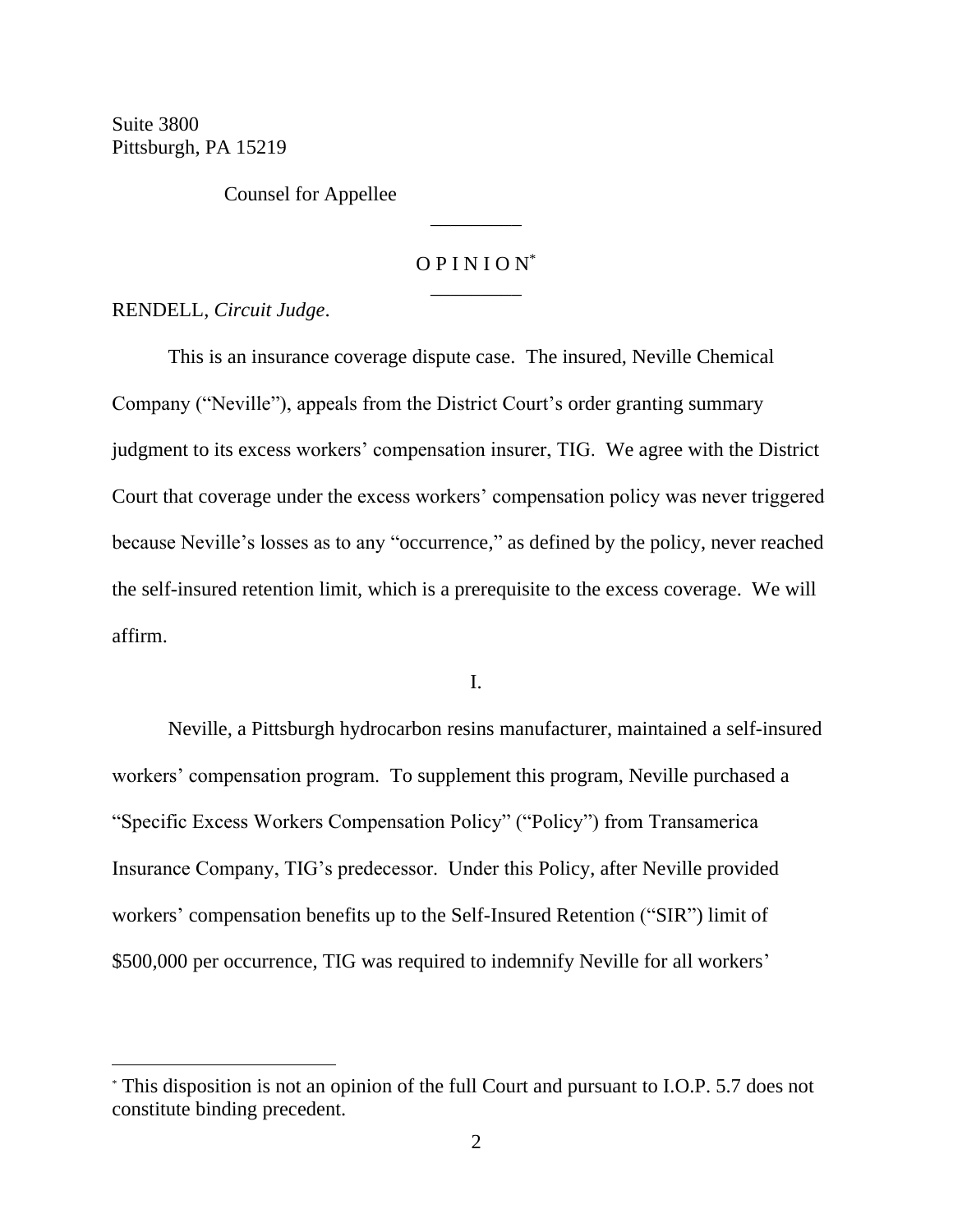compensation benefits exceeding the SIR limit. Neville renewed this Policy each year until at least January 1, 1994.

The injuries sustained by Lawrence Kelley occurred on three occasions during his employment with Neville. On June 24, 1993, Kelley injured his back ("first injury"). After an examination, the company's doctor concluded that Kelley suffered from a "disc herniation of L5-S1." App. 281-82. With this diagnosis, Kelley took leave and filed a workers' compensation claim. Neville accepted liability and began paying him benefits. Kelley returned to work in December 1995 after undergoing surgery and physical therapy.

On December 28, 2000, Kelley suffered another back injury when working "in an awkward position" ("second injury"). App. 135-36. Kelley filed a new workers' compensation claim in January 2001. He also saw the company doctor, who suggested that his current injury was related to his 1993 injury. Neville then denied Kelley's new claim having itself concluded that Kelley "did not suffer a work-related injury." App. 325. Neville classified Kelley's injury as a "sprained [] back." App. 318. From January 8, 2001, until January 31, 2001, Kelley received workers' compensation benefits from Neville at his 1993 pay rate. After returning from leave, Kelley worked without incident from February 2001 until July 2003.

On July 22, 2003, however, Kelley experienced intense, acute pain in his lower back while at work ("third injury"). While he could not attribute this pain to a particular event, Kelley speculated that the pain could have occurred while he was "playing [] with a motor." App. 112. Kelley again saw the company doctor, who instructed him to refrain

3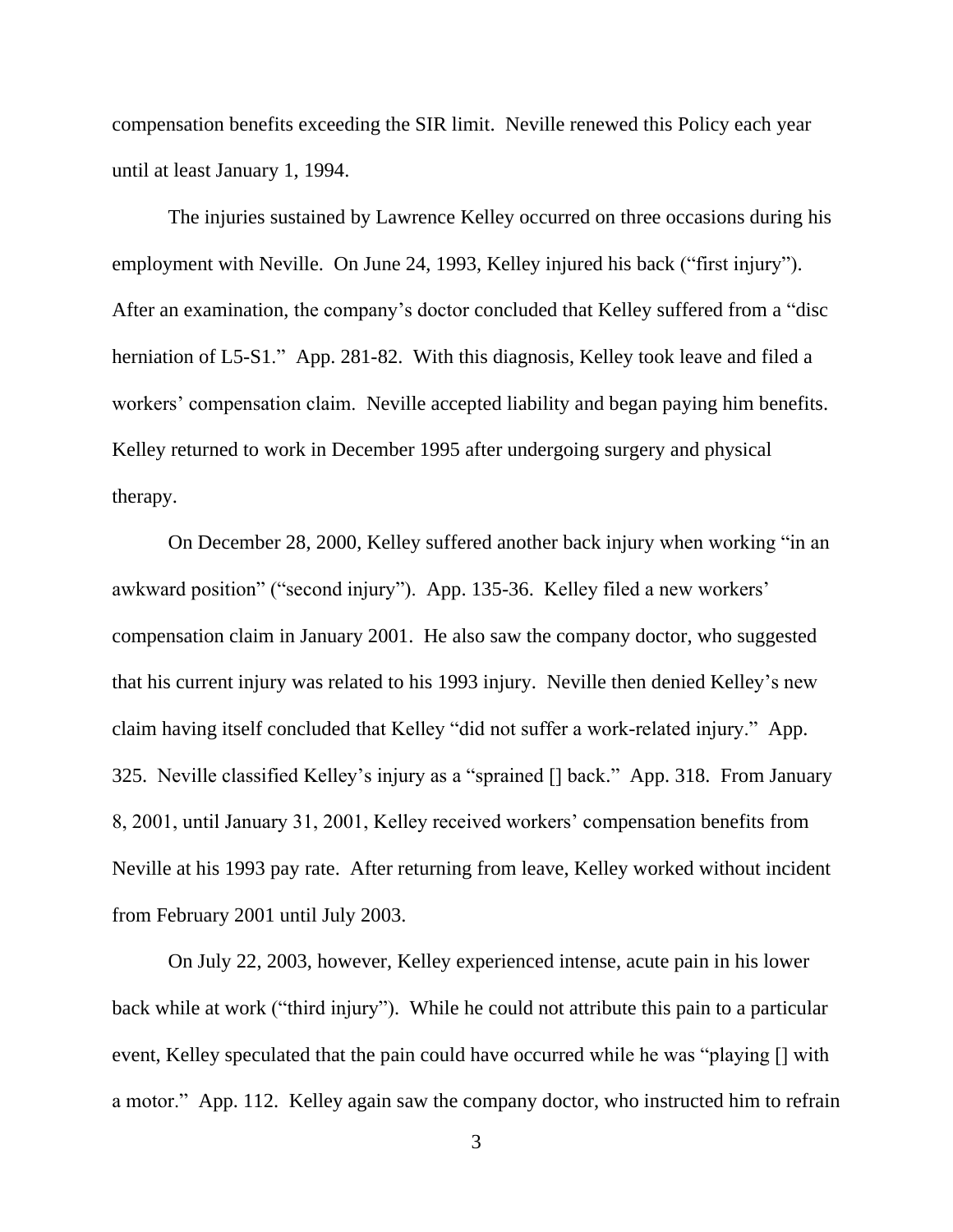from work and referred him to an orthopedist. On August 15, 2003, an MRI of Kelley's spine showed "degenerative discs [at] L3-L4, L4-L5 and L5-S1" and L3-L4 intervertebral disc bulging. App. 266. The MRI did not show "evidence of disc herniation or canal stenosis," App. 266, which previously appeared on scans after his 1993 injury. App. 281; App. 309.

Although he sought medical treatment, Kelley did not submit a new workers' compensation claim. Instead, Neville paid him workers' compensation benefits under his June 24, 1993 claim. Kelley unsuccessfully attempted to return to work on January 3, 2005. An orthopedist deemed Kelley fully disabled on January 20, 2005.

Neville paid Kelley's workers' compensation benefits for over a decade at his 1993 pay rate. See App 487-524 (showing benefits paid to and on behalf of Kelley from January 17, 1994 through June 14, 2018). By grouping the payments made due to the three injuries together, Neville believed that it had reached the SIR limit of \$500,000, and notified TIG that it would seek indemnification under the Policy. TIG denied Neville's claim.

Neville sued TIG requesting a declaration that TIG had a contractual duty to indemnify Neville contending that all of Kelley's injuries arose from the June 24, 1993 incident. The parties filed cross-motions for summary judgment. The District Court denied Neville's motion and granted summary judgment for TIG. The District Court rejected Neville's argument that the second and third injuries were "recurrences" of the first injury. It concluded that each injury was an "occurrence" so that the SIR was never reached and also that if the injuries were deemed an "occupational disease" under the

4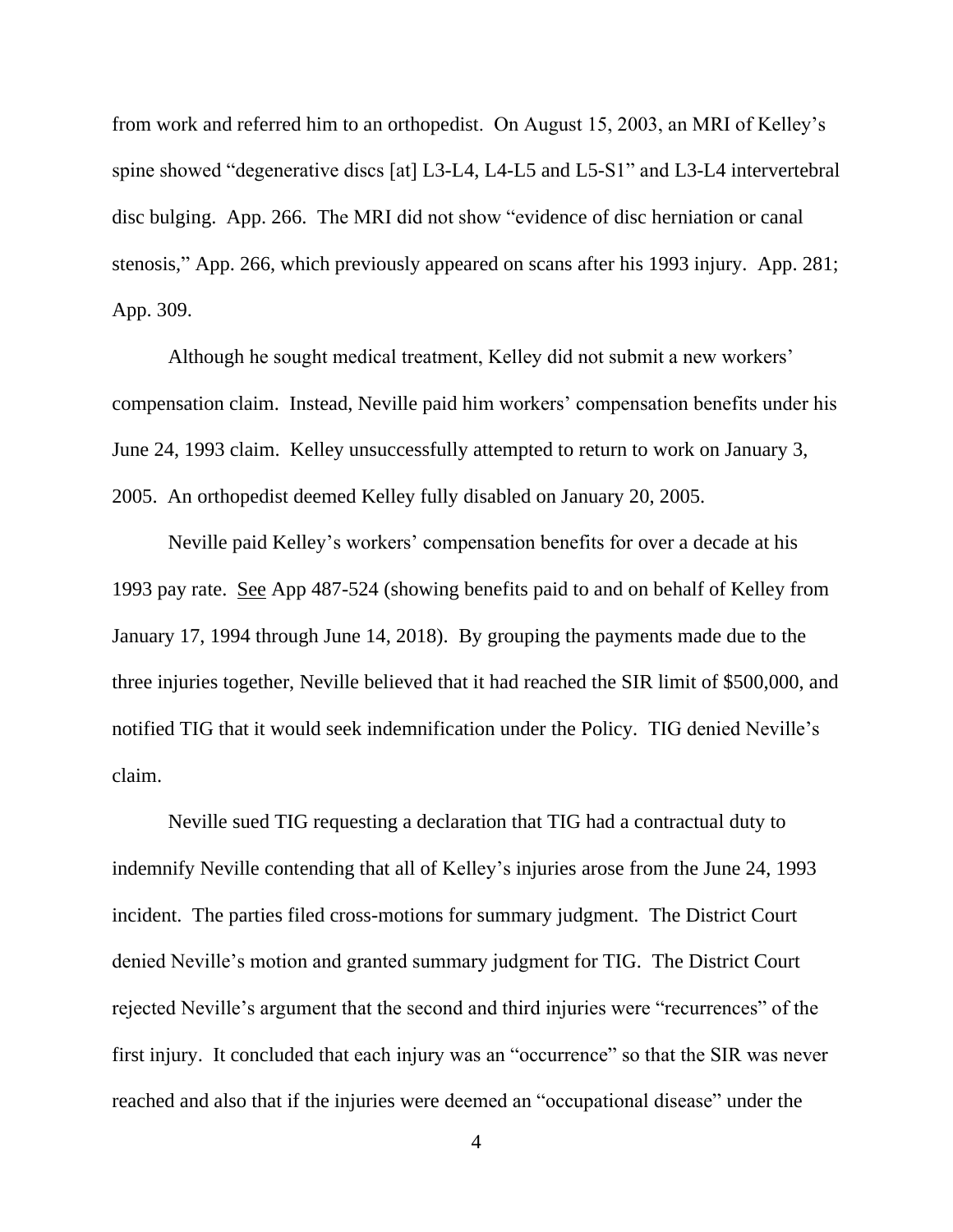Policy, the Policy had lapsed before coverage would have been deemed to commence.<sup>1</sup>

Neville timely appealed.

 $II.<sup>2</sup>$ 

A.

We begin, as the District Court did, with the plain language of the Policy to determine the extent of coverage under its terms. It is well-established that in Pennsylvania,

> [c]ontract interpretation is a question of law that requires the court to ascertain and give effect to the intent of the contracting parties as embodied in the written agreement. Courts assume that a contract's language is chosen carefully and that the parties are mindful of the language used.

In re Old Summit Mfg., LLC, 523 F.3d 134, 137 (3d Cir. 2008) (quoting Dep't of Transp.

v. Pa. Indus. for Blind & Handicapped, 886 A.2d 706, 711 (Pa. Cmmw. Ct. 2005)).

Here, the Policy provides that "[t]he Company will indemnify the [i]nsured for

loss resulting from an occurrence during the contract period," and "'occurrence', [sic] as

applied to bodily injury, shall mean 'accident'." App. 68. As the District Court noted,

the term "accident" is not defined by the Policy. Thus, the District Court turned, as is

<sup>&</sup>lt;sup>1</sup> "Occupational disease," under the Policy" was defined as including "cumulative injuries." App. 68-69.

<sup>2</sup> The District Court had jurisdiction under 28 U.S.C. §§ 1331 and 1343. We have jurisdiction under 28 U.S.C. § 1291. We review the grant of summary judgment de novo. Lehman Bros. Holdings, Inc. v. Gateway Funding Diversified Mortg. Servs., L.P., 785 F.3d 96, 100 (3d Cir. 2015). Summary judgment is appropriate where, viewing the evidence in the light most favorable to the respondent, "no genuine dispute exists as to any material fact, and the moving party is entitled to judgment as a matter of law." Montone v. Jersey City, 709 F.3d 181, 189 (3d Cir. 2013).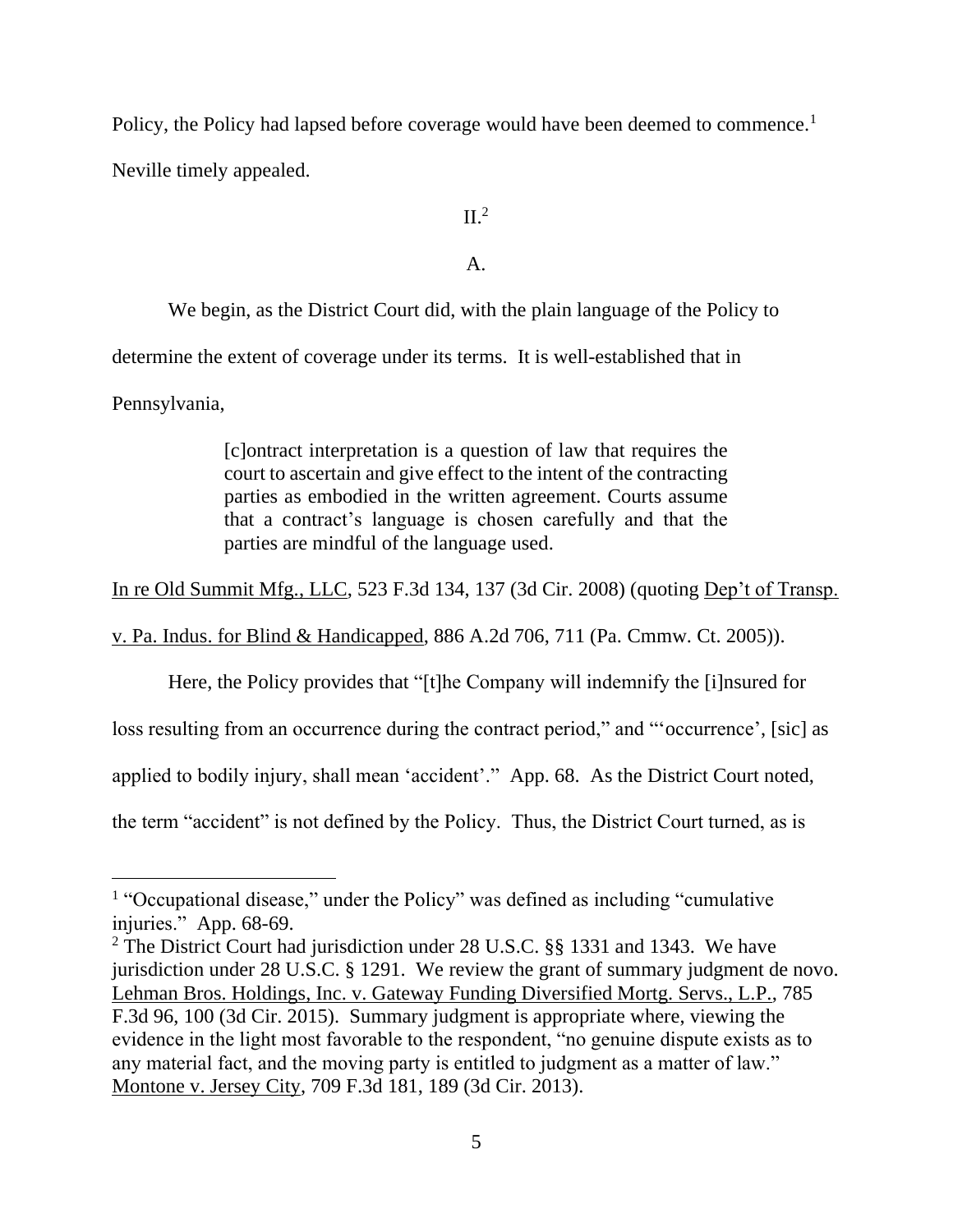permitted and customary under Pennsylvania Law, to the dictionary for assistance. Indeed, in Kvaerner, the Pennsylvania Supreme Court itself consulted the dictionary to define the very term at issue here, "accident." Kvaerner Metals Div. of Kvaerner U.S., Inc. v. Com. Union Ins. Co., 908 A.2d 888, 897-98 (Pa. 2006) (quoting Webster's II New College Dictionary 6 (2001)). There, it concluded that the term "accident" implied a degree of "fortuity" as an "unexpected and undesirable event," or an event that "occurs unexpectedly or unintentionally." Id. Like the Pennsylvania Supreme Court concluded in Kvaerner, the District Court concluded that, in this case, the term "accident" meant a single, finite event of an "unexpected or unforeseen nature." App. 15 (citation omitted). So correctly defined, we agree with the District Court's further conclusion that Kelley's 1993, 2000, and 2003 incidents were each separate accidents and, thus, distinct occurrences for which coverage would only have been triggered if the SIR limit of \$500,000 was met as to each occurrence.<sup>3</sup> While the District Court did not detail the specific nature of the injuries in so concluding, a review of the facts bolsters its conclusion.<sup>4</sup>

<sup>&</sup>lt;sup>3</sup> As Neville did not reach the SIR limit as to any one of these occurrences, no coverage was triggered under the Policy.

<sup>4</sup> As for Kelley's 1993 incident, he injured his back while installing an oil pump. He was diagnosed as having suffered from an acute "disc herniation of L5-S1." App. 281-82. While he lost workdays, he ultimately returned to full-time work without restrictions in January 1996. Kelley's 2000 incident was characterized as a "sprained [] back." App. 318. Unlike his 1993 injury, Kelley received no special medical treatment for this injury and saw only Neville's company doctor who did not note or diagnose Kelley as suffering from a herniated disc. Finally, as for Kelley's 2003 incident, Kelley suffered a new and distinct injury while "playing around with a motor." App. 112. This time, unlike his 1993 injury, when he herniated a disc, and unlike his 2000 injury, when he "sprained his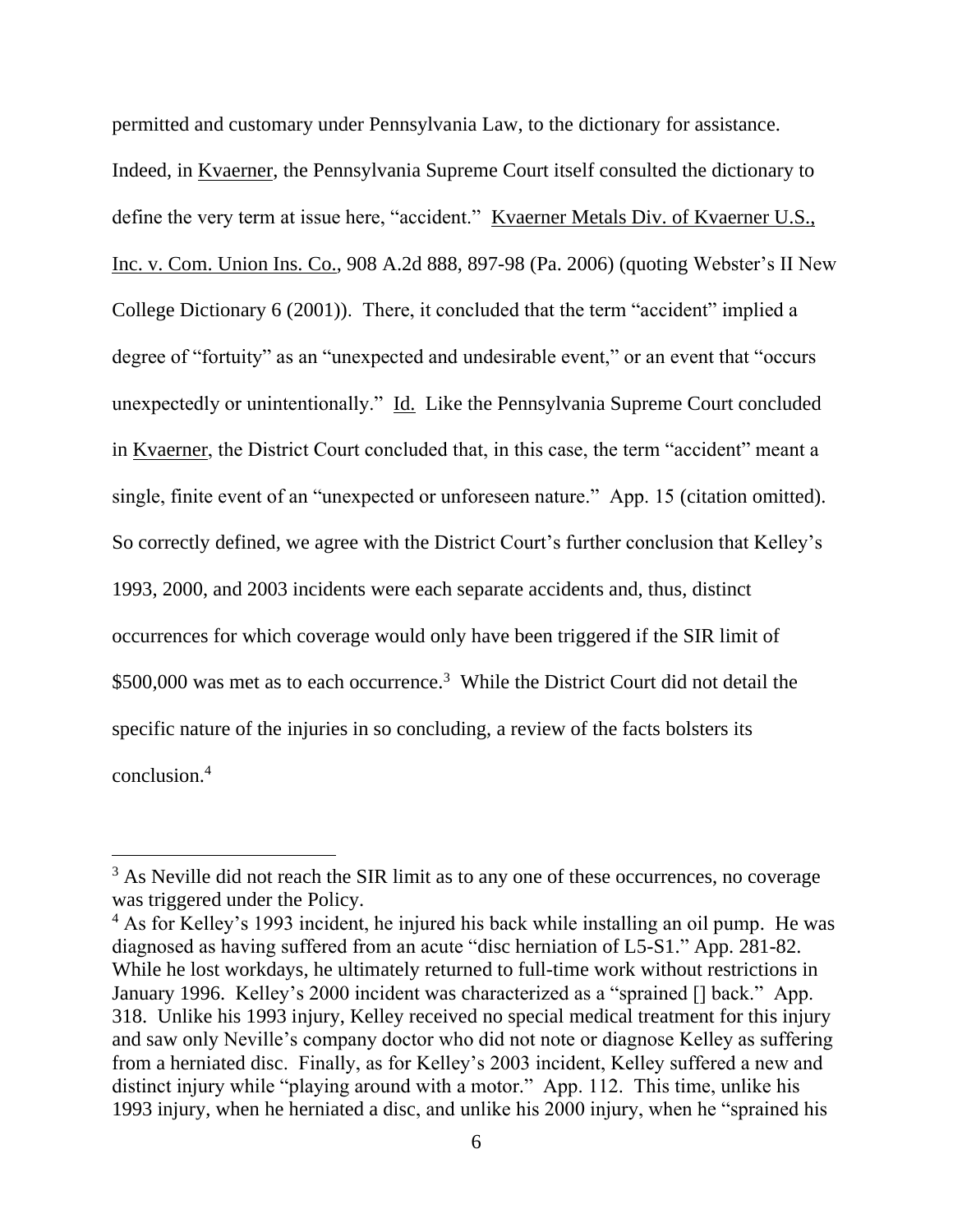Although we conclude that the District Court did not err in its analysis and conclusion that no coverage was triggered under the Policy as explained above, we consider each of Neville's four main alleged errors and reject each in turn.

First, Neville argues that the District Court improperly referenced the dictionary to define the term "accident," which is a term that, in turn, informs the meaning of occurrence by "bodily injury." As we explained in Section III.A., above, the District Court committed no error in referencing the dictionary to define the term "accident." It is fully appropriate for courts to turn to the dictionary to define undefined terms. Kvaerner, 908 A.2d at 897-98.

Second, Neville argues that the District Court failed to restrict the meaning of "occupational disease" to those diseases enumerated under the Pennsylvania Workers' Compensation Act when it determined, in the alternative, that even if the 1993, 2000, and 2003 incidents were not separate occurrences by bodily injury, that coverage would still not be available because Kelley's injuries otherwise constituted an occupational disease occurrence which transpired after the Policy had lapsed. While Neville's argument fails because we agree with the District Court's primary conclusion and, therefore, its conclusion in the alternative was unnecessary, Neville's argument also fails because it would have us rewrite the express terms of the Policy in contravention of the wellestablished proposition that courts must "give effect to the intent of the contracting

B.

back," App. 318, Kelley was diagnosed as suffering from "ongoing/chronic mechanical lower back pain secondary to multilevel degenerative disk disease." App. 542.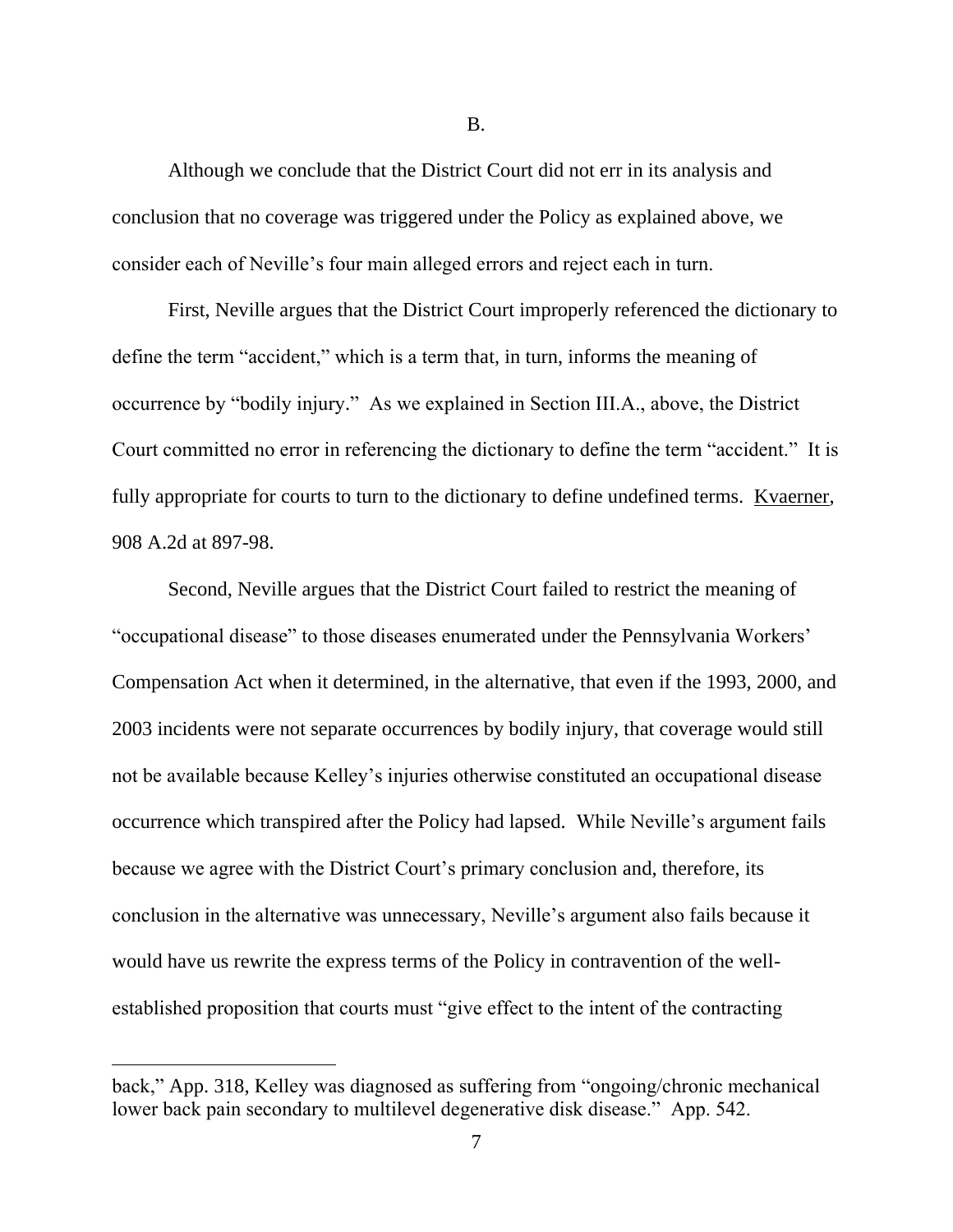parties" and "assume that a contract's language [was] chosen carefully." In re Old Summit Mfg., LLC, 523 F.3d at 137 (citation omitted).

References in the Policy to the Pennsylvania Workers' Compensation Act do not somehow incorporate the definition of the term "occupational disease" or the concept of "cumulative injuries" under the Pennsylvania Workers' Compensation Act. To read this term and concept into the Policy to replace the Policy's definition and clear language would materially alter the intent of the contracting parties as embodied by the plain language of the contract.

Third, it argues that the District Court's reading of the Policy creates an absurdity at odds with the Policy's purpose. The District Court's reading of the Policy, however, far from creating an absurdity, gives effect to the purpose of the Policy as an excess workers' compensation policy. Whereas the District Court's interpretation of the Policy is consistent with the general purpose of excess workers' compensation policies, Neville's interpretation would equate this excess policy to a primary workers' compensation policy. Compare 77 PA. CONS. STAT. §§ 1-2710 (setting forth the requirements for primary workers' compensation insurance policies) (emphasis added) with PA. DEP'T OF LAB. & INDUS., EMP.'S GUIDE TO SELF-INSURING WORKERS' COMP. 4, https://bit.ly/3JigVaS (explaining that excess insurance is typically obtained by a selfinsured employer to reduce the employer's "exposure to large loss claims").

Finally, Neville's argument that the District Court failed to recognize that the Policy must be read to include the Pennsylvania Workers' Compensation Act concepts of "recurrence" and "aggravation" suffers from both flaws just referenced. These terms do